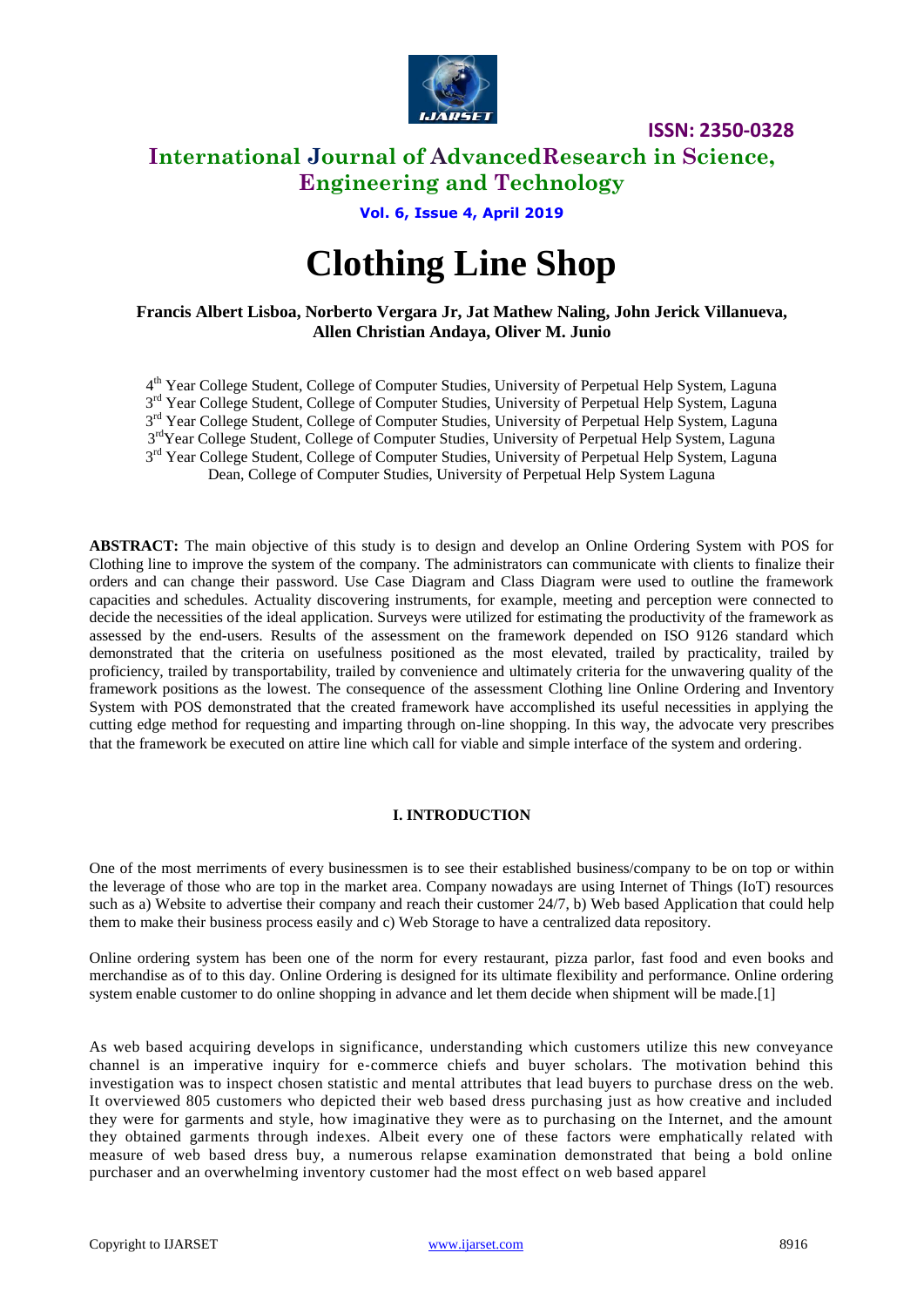

## **International Journal of AdvancedResearch in Science, Engineering and Technology**

## **Vol. 6, Issue 4, April 2019**

purchasing. These discoveries infer that online attire purchasing is inspired more by Internet creativity than by garments inventiveness.[2]

Believes that whatever business you are creating, it is a standard to advertise it in the Internet. Small or Medium Scale business can penetrate the market within the aid of internet.[3]

The System works smoothly and we don't encounter any kinds of problem making the websites. Clothing line Online Ordering and Inventory System with POS is a Web Based System which will allow customer to buy products 24/7. The System is capable of handling number of orders from customers, determine the number of sales within the day, track down customer who are currently doing business with them, determine the most needed item by the customer.

The General objectives is to design and develop an online ordering system with POS for clothing line specifically, it aims to have a customer profiling system that will (a) track down customer order, (b) to have a communication with the customer and employee, (c) to evaluate performance and acceptability in terms of security and user friendliness, accuracy and reliability. Have a point of sales system that could determine the sales of company.

#### **II. LITERATURE REVIEW**

Web shopping center has the double idea of Web-based application framework and conventional shopping center. This paper investigates on the web and disconnected highlights of web shopping centers and their association with the acknowledgment practices and clients. This investigation gives a space explicit, integrative methodology in assessing the quality and predecessors of client acknowledgment for web shopping centers.[4]A framework and strategy for giving an internet requesting machine that deals with the conveyance of home conveyed items over a dispersed PC framework is thus unveiled. The disseminated PC framework incorporates a gathering of clients associated with customer PCs and no less than one server PC framework that executes the internet requesting machine. The web based requesting machine acknowledges orders from the client for a specific item from a chose seller.[5]Frameworks and strategies for encouraging an on-line buy of something like one thing for a buyer are revealed. A buyer may shop and demand buy of no less than one thing on a united shopping CS site showing at least one distinctive vendor sites. A host PC giving the CS site may get to a vendor site selling the mentioned thing, and request the mentioned thing in the interest of the purchaser, and charging an exchange expense, posting charge, getting a refund as well as offering a discount for performing such. One exemplification enables a customer to buy/request numerous things from various sites in a solitary buy solicitation to the CS site.[6]This investigation is worried about the nonstop, deterministic instance of and stock framework in which the interest rate of a thing is of a polynomial capacity structure, reliant on the stock dimension. Differential and vital analytics are utilized to discover the stock capacity regarding time.[7]A PC framework and PC actualized strategy for controlling stock of merchants at one dimension of a section circulation chain. The framework incorporates a PC customized with programming for producing request information because of reference information demonstrative of offers, stock, socioeconomics, as well as market attributes of or relating to somewhere around two merchants at a similar conveyance level. The request information is characteristic of at least one of a prescribed stock increment exchange, (for example, a reorder by a seller of a sold section); a stock decrease exchange, (for example, an arrival of at least one sections in stock at the merchant); and a suggested stocking dimension of at least one sections by the seller. At the point when the PC is worked by staff of a first seller, it gets reference information worried something like one other merchant at a similar dispersion level (notwithstanding preparing reference information concerning the primary merchant. At the point when the PC is a host PC, it gets reference information from at least two sellers at a similar conveyance level. Ideally, the PC which creates the request information is customized to produce the request information by preparing gauge information which is created by handling the reference information. To create the estimate information, the PC ideally executes a point-of-offer based strategy or an actuarial technique to decide a gauge of offers of a section by a merchant in a chose timeframe.[8]A product quality model goes about as a structure for the assessment of traits of an application that add to the product quality. In this paper, a quality model is exhibited for assessment of B2B applications. In the first place, the most notable quality models are considered, and purposes behind utilizing ISO 9126 quality model as the premise are talked about. This model, at that point, is redone as per uncommon qualities of B2B applications. The customization is finished by separating the quality elements from web applications and B2B web based business applications, weighting these components from the perspectives of the two designers and end clients, and adding them to the model. At long last, as a contextual analysis, ISACO entrance is assessed by the model.[9]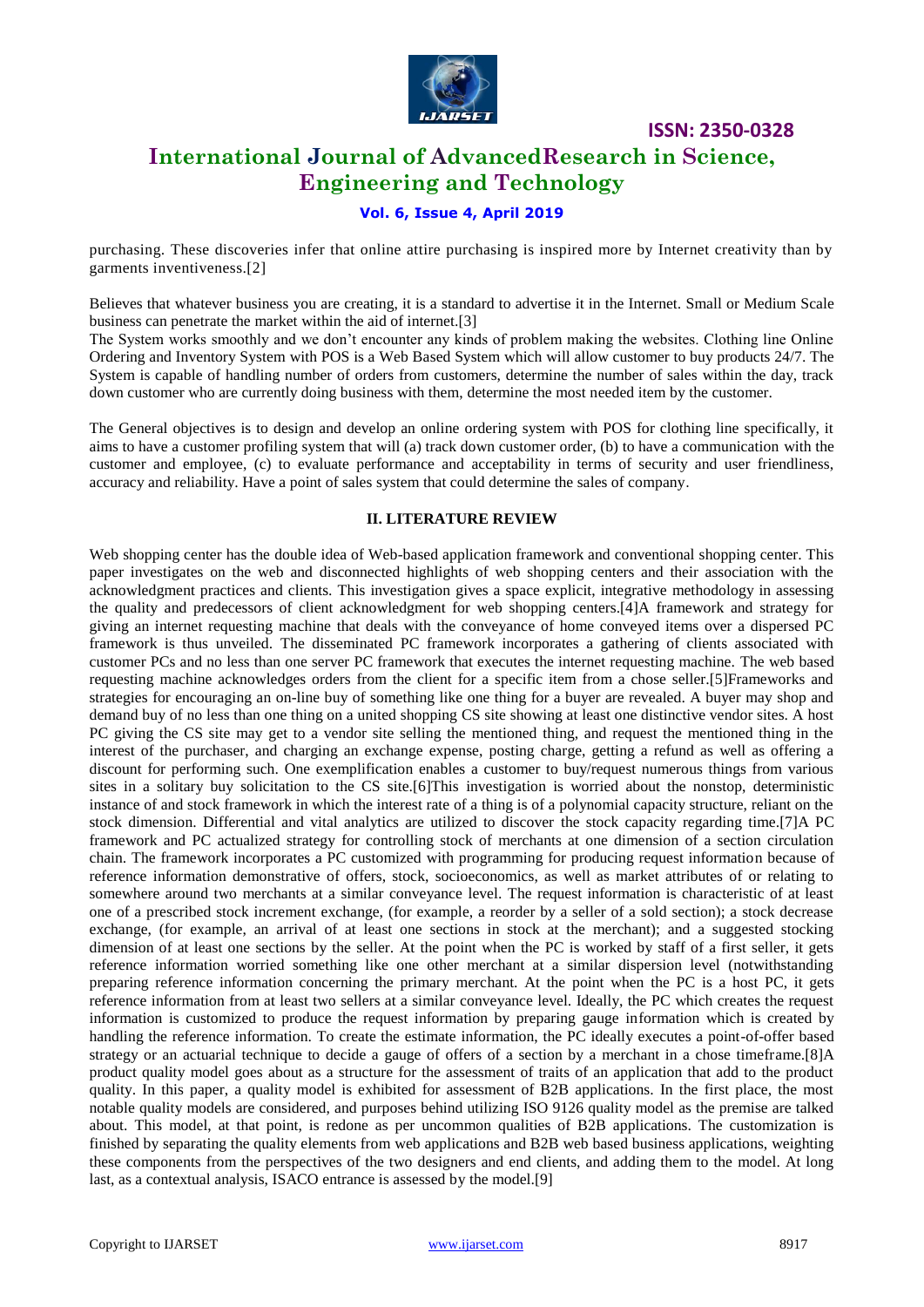

## **International Journal of AdvancedResearch in Science, Engineering and Technology**

## **Vol. 6, Issue 4, April 2019**

#### **III.METHODOLOGY**

Past part give speculations identified with internet shopping condition, factors affecting customers' trust in internet shopping and real buy through on the web. This part exhibits the model structure, the advancement of theories, choice of measures and survey configuration, inspecting plan and information gathering methods, pre testing study and furthermore the information investigation procedures use in this examination.



Database system set of data held in a computer and the costumer registration will go to the database and the software requirements can be open in the latest version of windows 7 up to the latest version of OS. We use MYSQL/PHP/XAMPP as a database for our system. For the hardware requirements the user may use pc with core i3 or higher microprocessor, and with 2GB or higher with the display VGA 640x480 or higher. System analysis in the PC then the information will go to the database , director impart the clients then the clients utilized PC contraptions and portable devices to arrange and the request will go to the framework database. The web access supplier give program to arrange things. Class Diagram describes the fields, and the methods of our study. This figure represents the user have fields of username and password and the methods of verifying the payment Use case diagram shows to the utilization chart of this investigation. The manager can include and alter items, check deals, include another administrator, see landing page and speak with client. The client can speak with the chairman, login and register, see landing page and alter account. Activity Diagram of customer side our study. The customer will log in first before confirming the order and can also change their password for security purposes. System Development Strategies of the life cycle of the proposed system that describes planning, analysis, design, implementation and maintenance. Alpha,Beta,Pilot testing is the tests to do in the system, they look if there is no error or any fail in the system. The general assessment aftereffects of the proposed framework were firmly concurred by the respondents with the most noteworthy weighted mean 4.92. Be that as it may, the transportability of the framework was just concurred by the respondents with the most reduced weighted mean.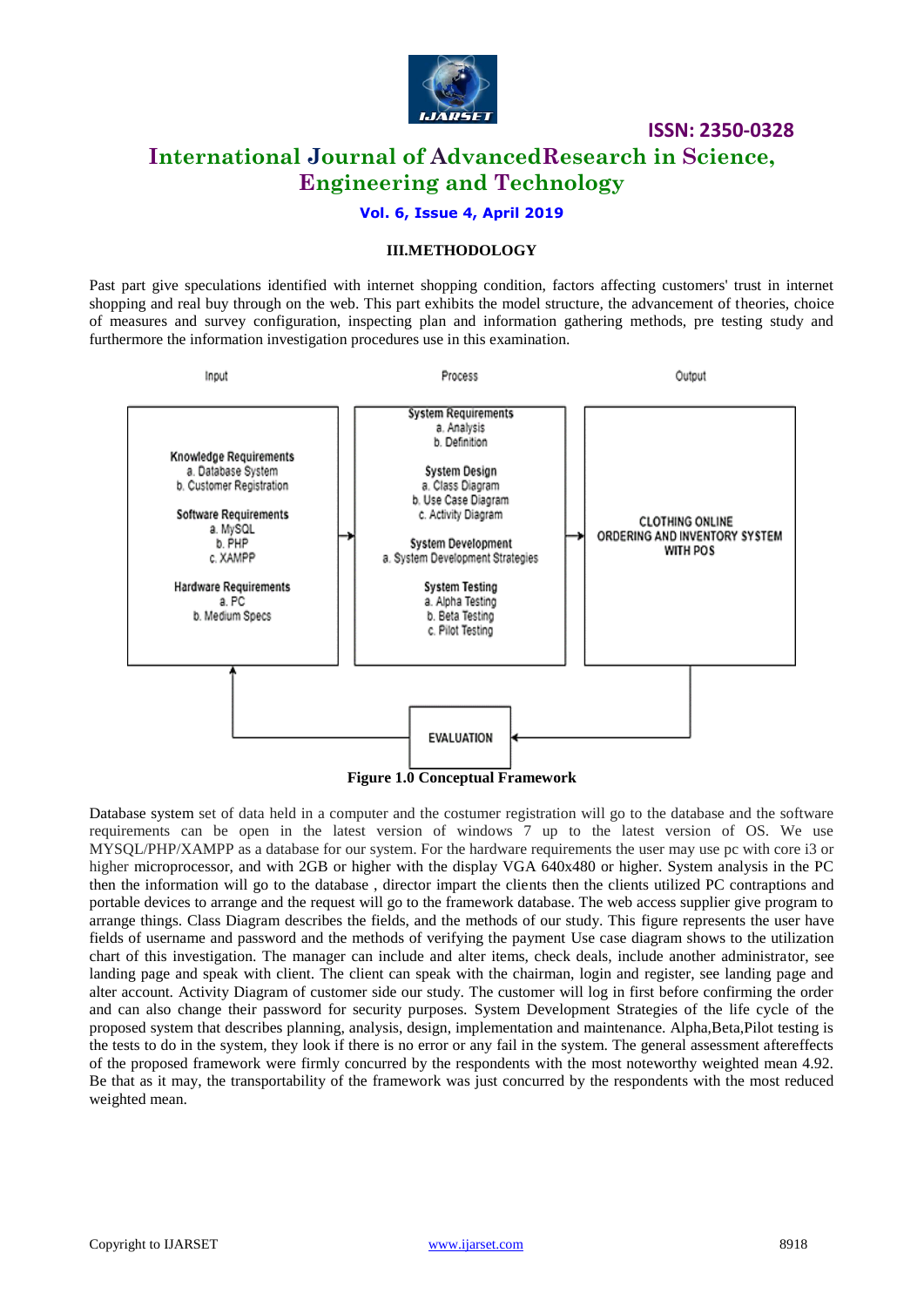

**International Journal of AdvancedResearch in Science, Engineering and Technology**

## **Vol. 6, Issue 4, April 2019**





Database









**Figure 2.0 Concept of the System Project**

Administrator input data in the computer then the data will go to the database, administrator communicate the customers then the customers used computer gadgets and mobile gadgets to order and the order will go to the system database. The internet service provider provide browser to order items. The owner can access database and organize the business flow in which he can look after the sales now and then, one of the benefit of the system is issue can be broke down in increasingly successful way along these lines decreasing expense and wastage of time. While the customer can access only the entire online store.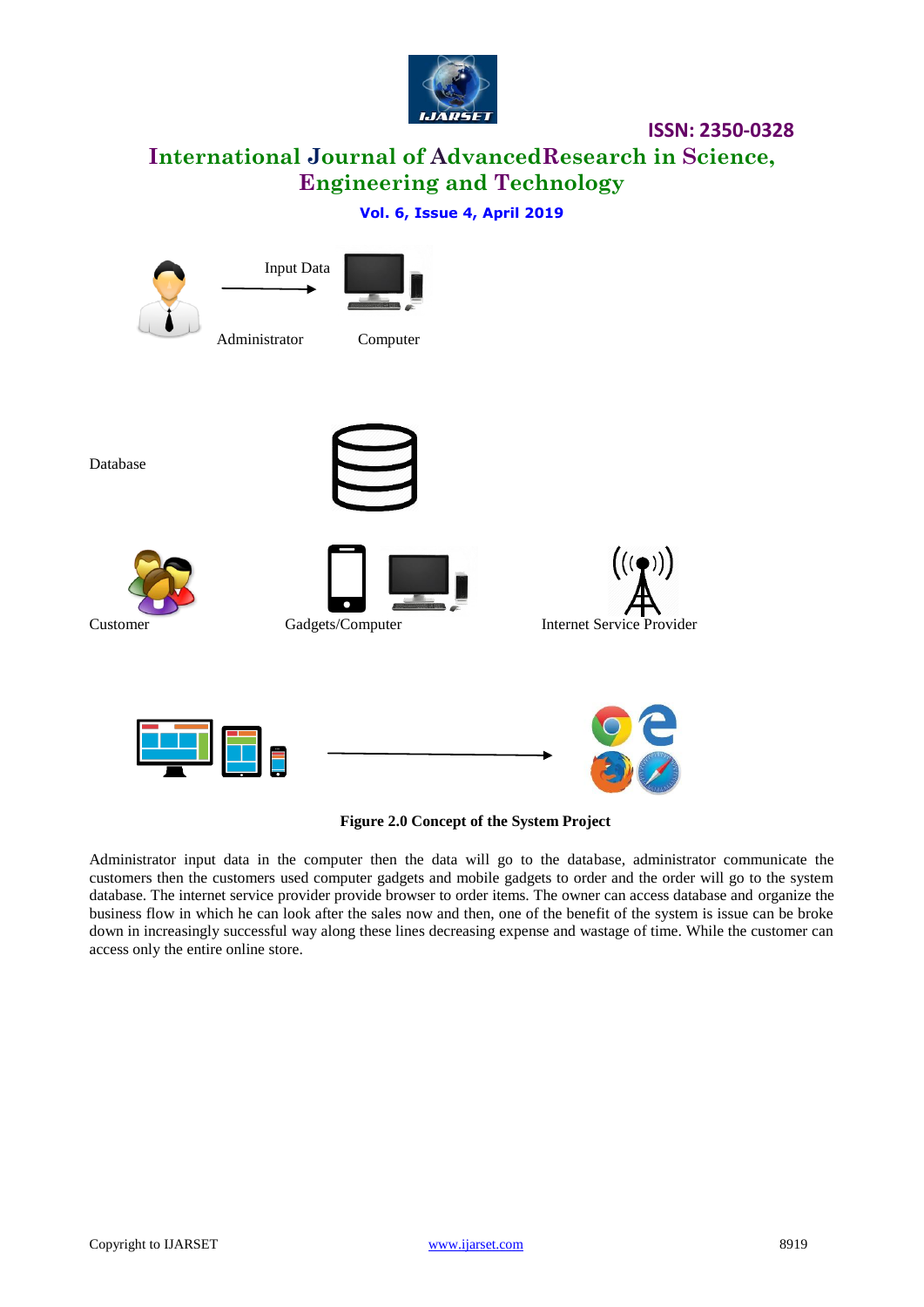

# **International Journal of AdvancedResearch in Science, Engineering and Technology**

## **Vol. 6, Issue 4, April 2019**



**Figure 3.0 Use Case Diagram**

Administrator can open the homepage and log in their account then add their products, they can also chat the system, then the administrator can check the sales of their product and their inquiries also the payment of the customer. Customer can go to the homepage then the customer shall register for their accounts then log in their accounts after that they can order the products that they want can also chat our system to communicate easily after it they will pay for the price of their orders.

## **IV. RESULTS AND DISCUSSION**

Figure 3.0 is about the most important in our web site because you can transfer products and order easier, also in this pictures you can see if the deliver is completed, you can cancel the order or you can continue here in this section.

| <b>My Orders</b> |                     |                      |                 |  |  |  |
|------------------|---------------------|----------------------|-----------------|--|--|--|
| <b>Order No</b>  | Date Ordered        | <b>Delivery Date</b> | Status          |  |  |  |
| 54               | 25-03-2018 17:04:25 |                      | Confirm Payment |  |  |  |
| 53               | 20-03-2018 15:05:45 |                      | Confirm Payment |  |  |  |
| 49               | 08-03-2018 13:18:29 | 09/03/2018           | Delivered       |  |  |  |
| 15               | 19-02-2018 12:28:00 |                      | Confirm Payment |  |  |  |
| 14               | 19-02-2018 00:56:42 | 21/02/2018           | Delivered       |  |  |  |
| 13               | 18-02-2018 22:32:08 |                      | Confirm Payment |  |  |  |
| 12               | 18-02-2018 20:36:39 | 19/02/2018           | Delivered       |  |  |  |

#### **Figure 3.0 Customer Orders**

This is the My Orders tab for order history and order confirmation if the customer is paid through bank here in this section you will find recent orders and transactions that have happened you can also see here if the transaction is completed, also the recent delivery date can be seen in this section.It's easier for the admin to check the history of every event on the website every event on the website can be found in my order.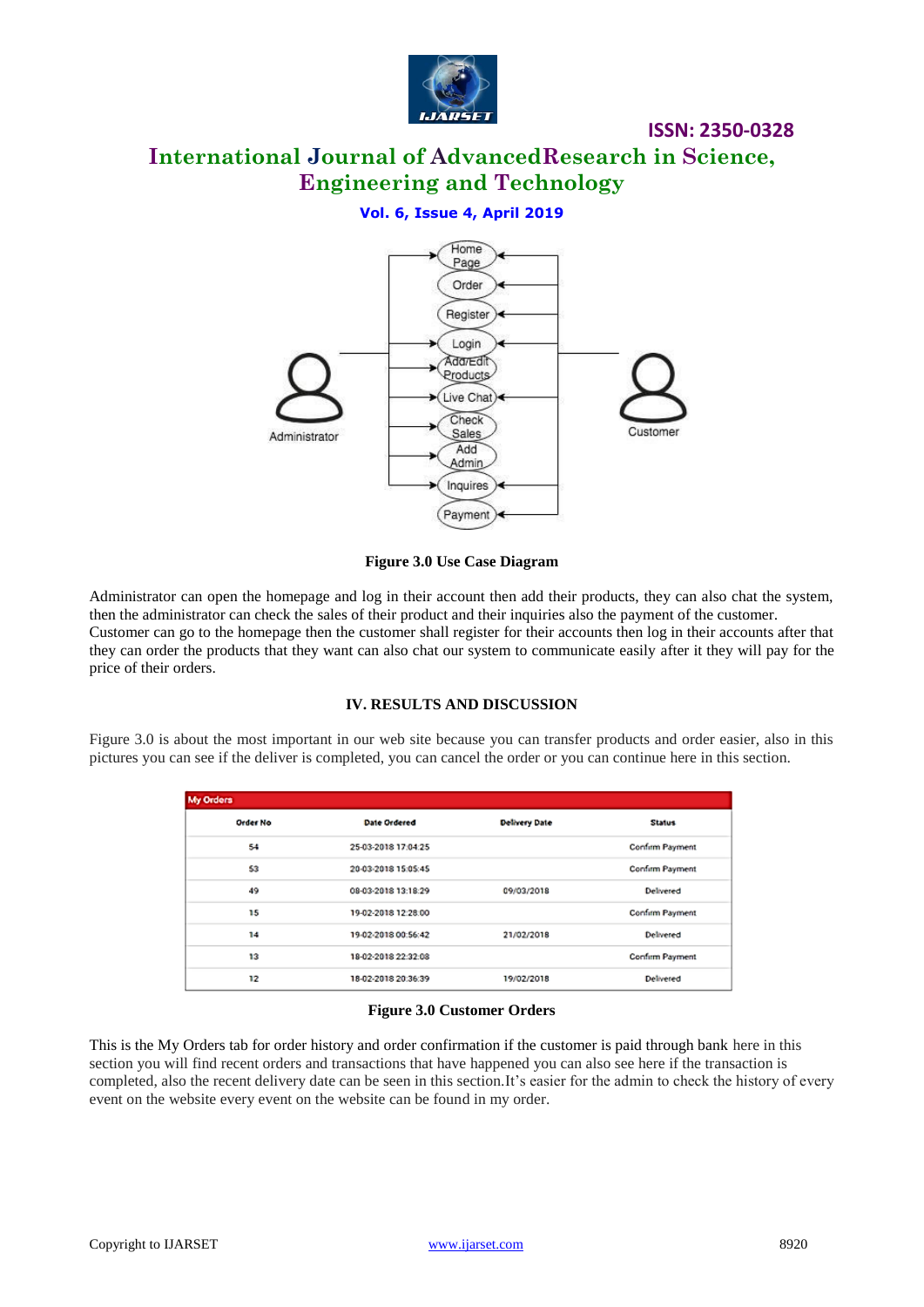

# **International Journal of AdvancedResearch in Science, Engineering and Technology**

**Vol. 6, Issue 4, April 2019**

|                                    |  | WMy Orders Elinbox & anthony@gmail.com =  |
|------------------------------------|--|-------------------------------------------|
|                                    |  |                                           |
|                                    |  |                                           |
|                                    |  |                                           |
|                                    |  |                                           |
|                                    |  | <b>Mello Admin</b><br>12:31:19 19:02:2018 |
| Hi Anthony!<br>19-02-2018 12:31:41 |  |                                           |
| 123<br>0503201807.5024             |  |                                           |
|                                    |  | <b>SEND</b>                               |
|                                    |  |                                           |
|                                    |  |                                           |

## **Figure 4.0 Customer Communication**

This is section is the chat box of the customer and the employee for clear transaction. Here in costumer communication can be transacted or they can cancel their order, they can say whether they are good or they like the product they choose in the time that they have their own online store account they can now transact anytime. Using this is easier for ordering and it is also easier for the admin to answer because with just one click the customer will receive the message.

#### **Table 1.0 System Evaluation Results**

| <b>Criteria</b>  | Mean | Interpretation |
|------------------|------|----------------|
| Functionality    | 4.95 | Acceptable     |
| Reliability      | 4.95 | Acceptable     |
| Usability        | 4.80 | Acceptable     |
| Maintainability  | 4.80 | Acceptable     |
| Efficiency       | 4.65 | Acceptable     |
| Overall Weighted | 4.70 | Acceptable     |
|                  |      |                |

Table 1.0 is System Evaluation Consequences of the framework were firmly concurred by the respondents is usefulness with the most elevated weighted mean 4.92. Be that as it may, the unwavering quality of the framework was just concurred by the respondents with the least weighted mean 4.62. Represents the weighted mean of ease of use of the framework. Understandability of the framework casted a ballot by the respondents with a most elevated gauged mean of 4.95. In any case, the learnability and operability of the framework was similarly concurred by the respondents.

#### **V. CONCLUSION**

Innovation has gained noteworthy ground throughout the years to give buyers a superior internet shopping knowledge and will keep on doing as such for a considerable length of time to come. Nonetheless, the accessibility of internet shopping has delivered a progressively taught shopper that can search around no sweat without investing a lot of time.